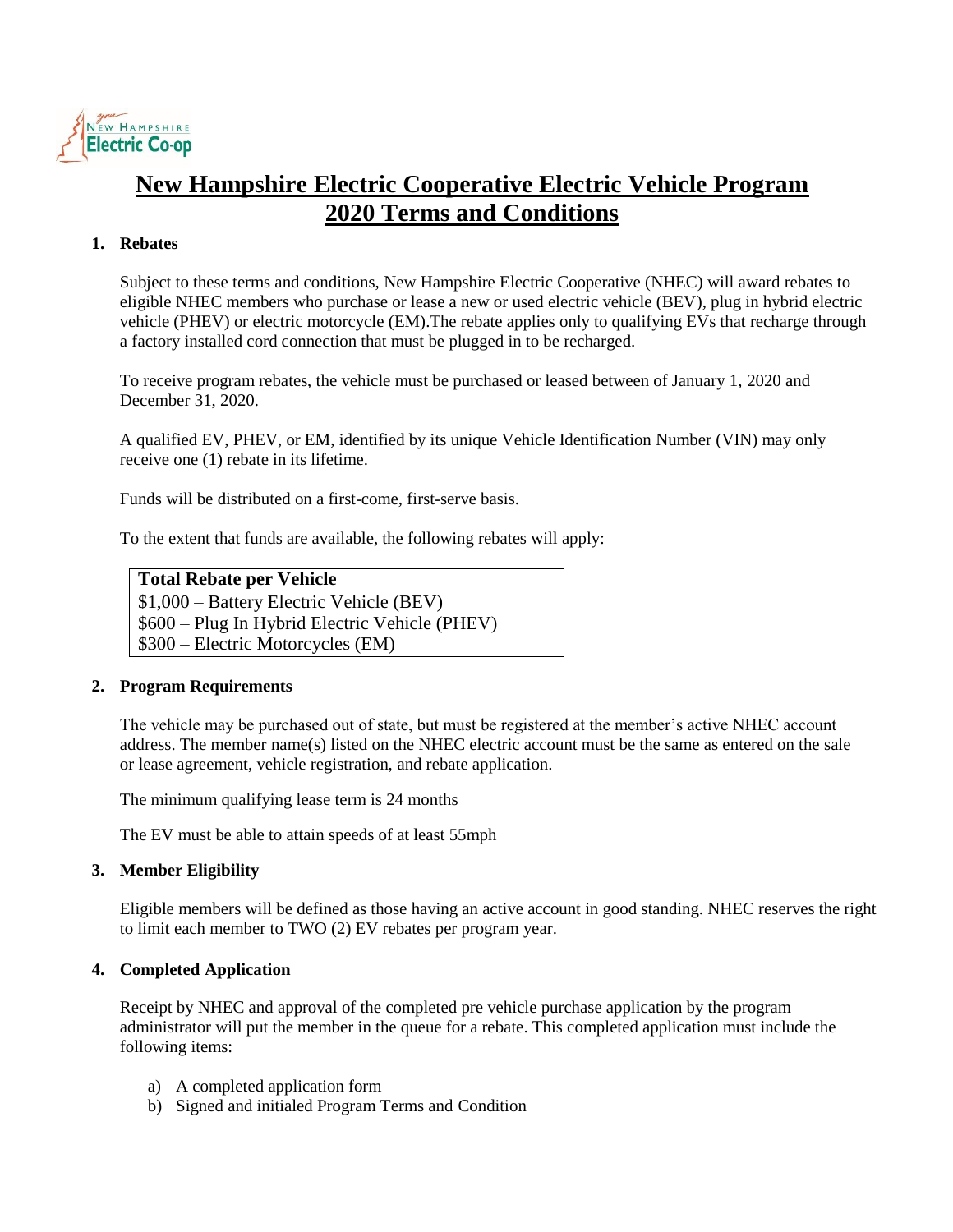## **5. Schedule for Rebate Payment**

NHEC expects all rebates to be paid within 45 days after all post vehicle purchase documents are received.

#### **6. Changes in or Cancellation of the Program**

NHEC may change and/or cancel the program requirements, rebates, and/or Terms and Conditions at any time without prior notice to members. In the event of a program change, pre-approved applications will be processed to completion under the Terms and Conditions in effect at the time of pre-approval.

## **7. Publicity of Member Participation**

NHEC may wish to publicize your participation in the program, the results, the amount of rebates paid to participants, and any other information that reasonably relates to participation in this program without compromising your reasonable expectations of confidentiality.

## **8. Limitation of Liability and Indemnification**

NHEC's liability under these Terms and Conditions will be limited to paying the rebate amounts specified herein. NHEC and any of its affiliates, consultants, or contractors shall not be liable for any consequential or incidental damages or for any damages in tort (including negligence) caused by any activities associated with these Terms and Conditions or in the Program.

The member shall protect, indemnify, and hold harmless NHEC from and against all liabilities, losses, claims, damages, judgments, penalties, causes of action, costs, expenses (including, without limitation, attorney's fees and expenses) incurred by or assessed against NHEC arising out of or relating to performance of these Terms and Conditions.

# **9. No Warranties**

NHEC does not qualify, endorse, guarantee, nor warrant any particular manufacturer or product, and provides no warranties, expressed or implied, for any product. The member's reliance on warranties is limited to any warranties that may arise from, or be provided by installers, contractors, vendors, etc.

# **10. Miscellaneous Items**

The Parties agree that no failure or delay in exercising any right, power or privilege hereunder will operate as a waiver thereof, nor will any single or partial exercise thereof preclude any other or further exercise thereof or the exercise of any right, power or privilege hereunder.

This Agreement shall be governed by and construed and interpreted in accordance with the laws of the State of New Hampshire without regard to its conflicts of laws principles and any legal action will be adjudicated at a New Hampshire State court or New Hampshire administrative body of competent jurisdiction.